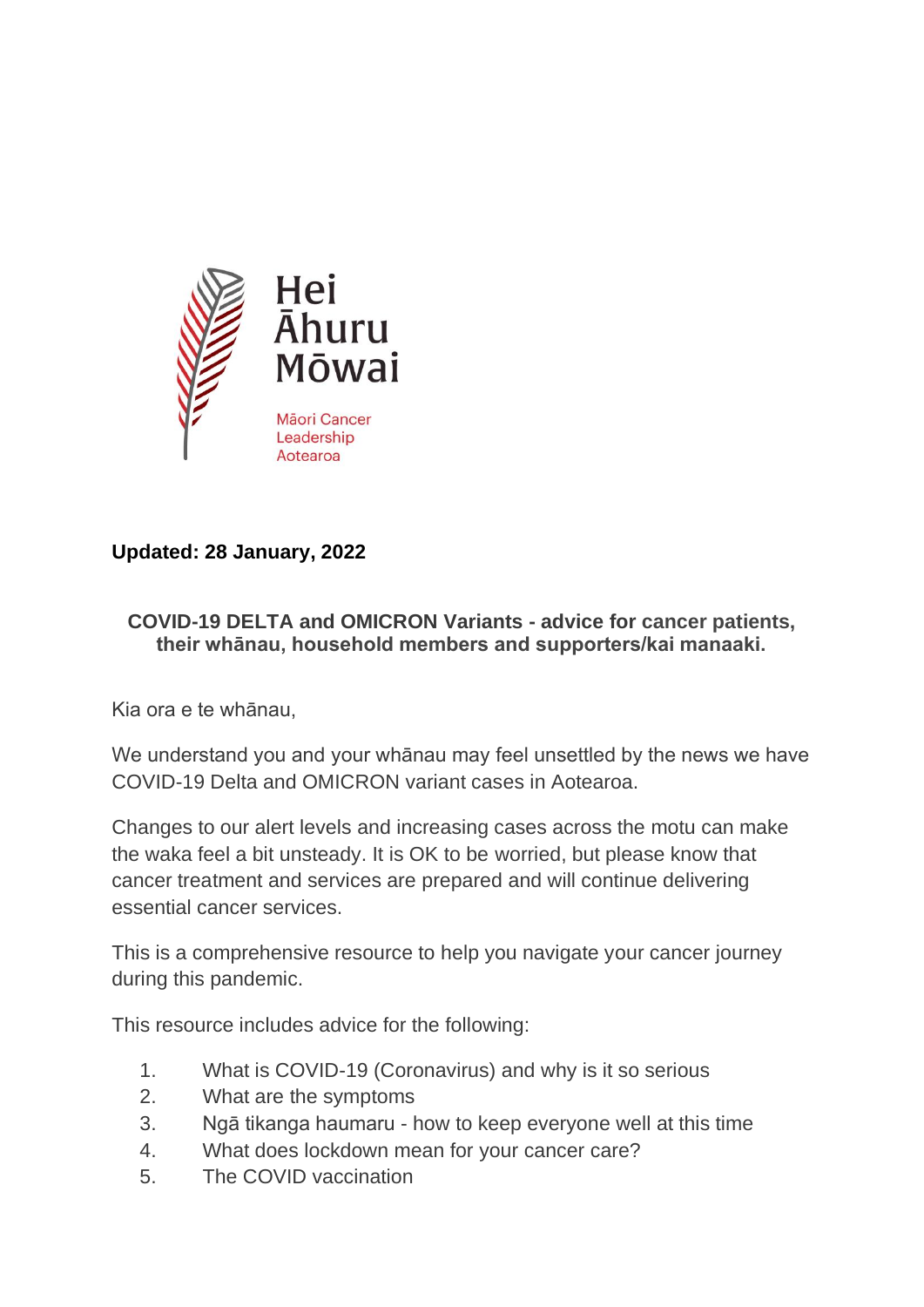- 6. What to do if you feel unwell with flu like symptoms
- 7. What to do if you feel unwell with other symptoms
- 8. What to do if you have cancer and someone in your whare is unwell
- 9. What to do if you need to go out
- 10. Looking after your wairua and hinengaro

# **1. What is COVID-19 (CORONAVIRUS) and WHY is it so serious?**

COVID-19 is a new virus that belongs to the coronavirus whānau. COVID-19 is serious because our body and immune system have never been exposed to it before. For most whānau, their body and immune system will be able to cope. But for some, infection with the COVID-19 virus could cause a severe illness. If your body's immune system has been weakened by cancer or cancer treatment (current and past) the risk of you having a serious infection is higher. It is important for whānau living with cancer to take extra care to stay well and prevent getting infected with COVID-19.

# **2. What are the symptoms?**

Symptoms can range from having none at all, to having a cough, high temperature, shortness of breath, loss of smell and body aches. People don't know if they have the virus until they get symptoms and are tested.

The symptoms of COVID-19 are:

- **Coughing**
- **Sore throat**
- **Shortness of breath**
- **Headache**
- **Loss of smell**
- **Feeling tired and having sore muscles**
- **Fever** You may feel flushed and hot, or get hot and cold sweats (If you are taking your temperature at home, a fever is over 37.6 degrees celsius)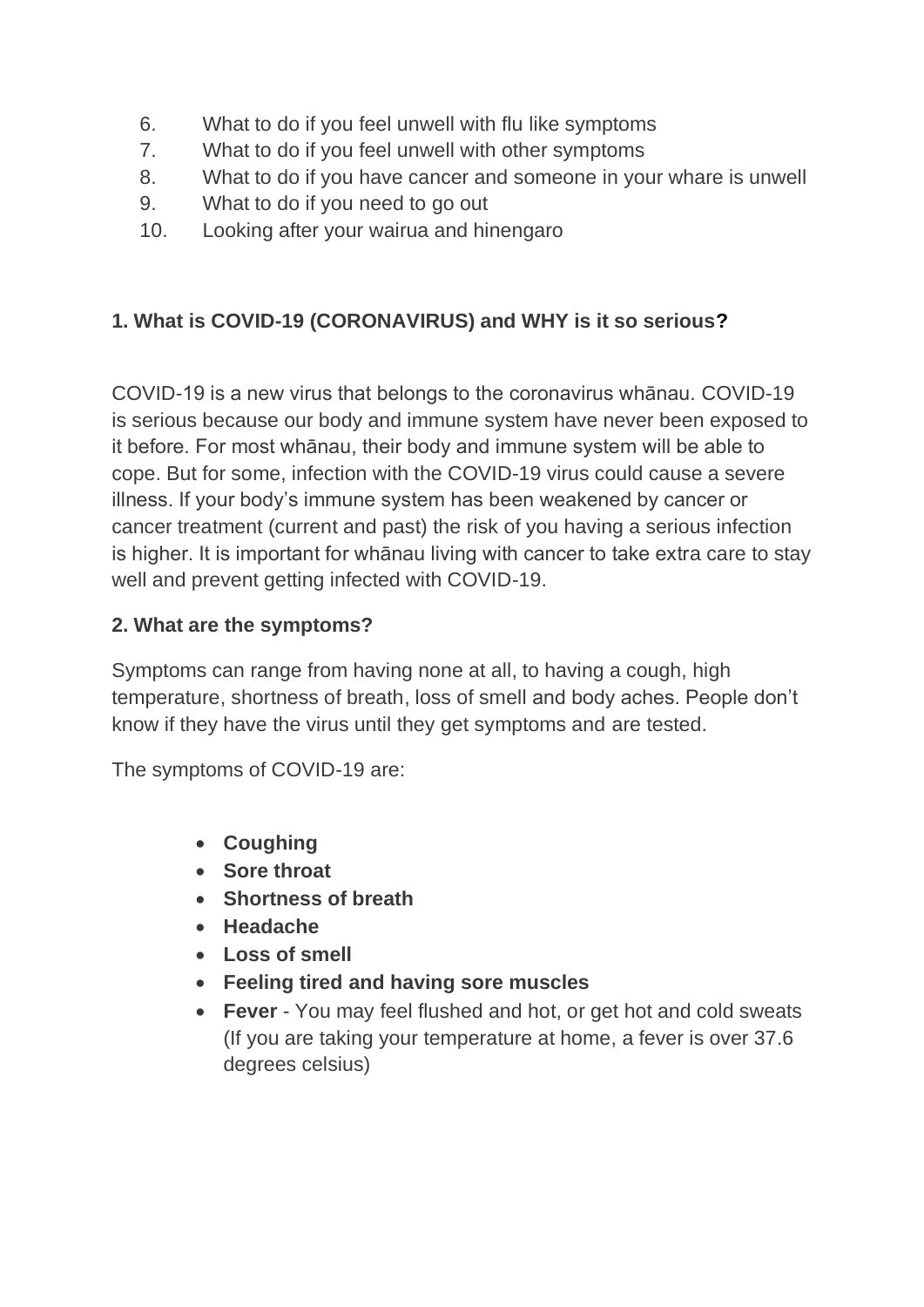If you or a whānau member have symptoms or think you could have been exposed to the virus phone your doctor, the healthline team on 0800-358- 5453 or your healthcare provider. Make sure you tell them you are a cancer patient and if you are on active treatment.

If you are experiencing symptoms and have a scheduled treatment appointment - call ahead and let them know. You will be advised of what action to take at that point.

### **3. Ngā tikanga haumaru - how to keep everyone well**

Keeping your bubble small, staying home, keeping a safe distance from others, washing your hands regularly and no hongi, kihi and awhi will be more important than ever.

This is especially important if you share a bubble with whānau who are essential workers and leave the whare frequently. It will seem unusual at first however it is the best way to keep you safe.

It is also important to remember that you don't always know if you have the virus. Whānau can feel well and still be spreading the virus. That is why it is important for everyone in your whare to follow these 5 basic steps of infection prevention.

**Wash hands with soap for 20 seconds** and then dry hands

thoroughly. Repeat often,

- especially before eating or handling kai
- after using the wharepaku
- after touching your face, mouth or nose
- after coughing or sneezing
- after blowing your nose
- after wiping children's noses
- after caring for sick people

**Refrain from touching** your eyes, nose or mouth

**Keep at least 2 metres away from other people**. This is going to feel really abnormal and unnatural. Please remember this is one of the key ways to stop infection spread in your whānau and it will not be this way forever.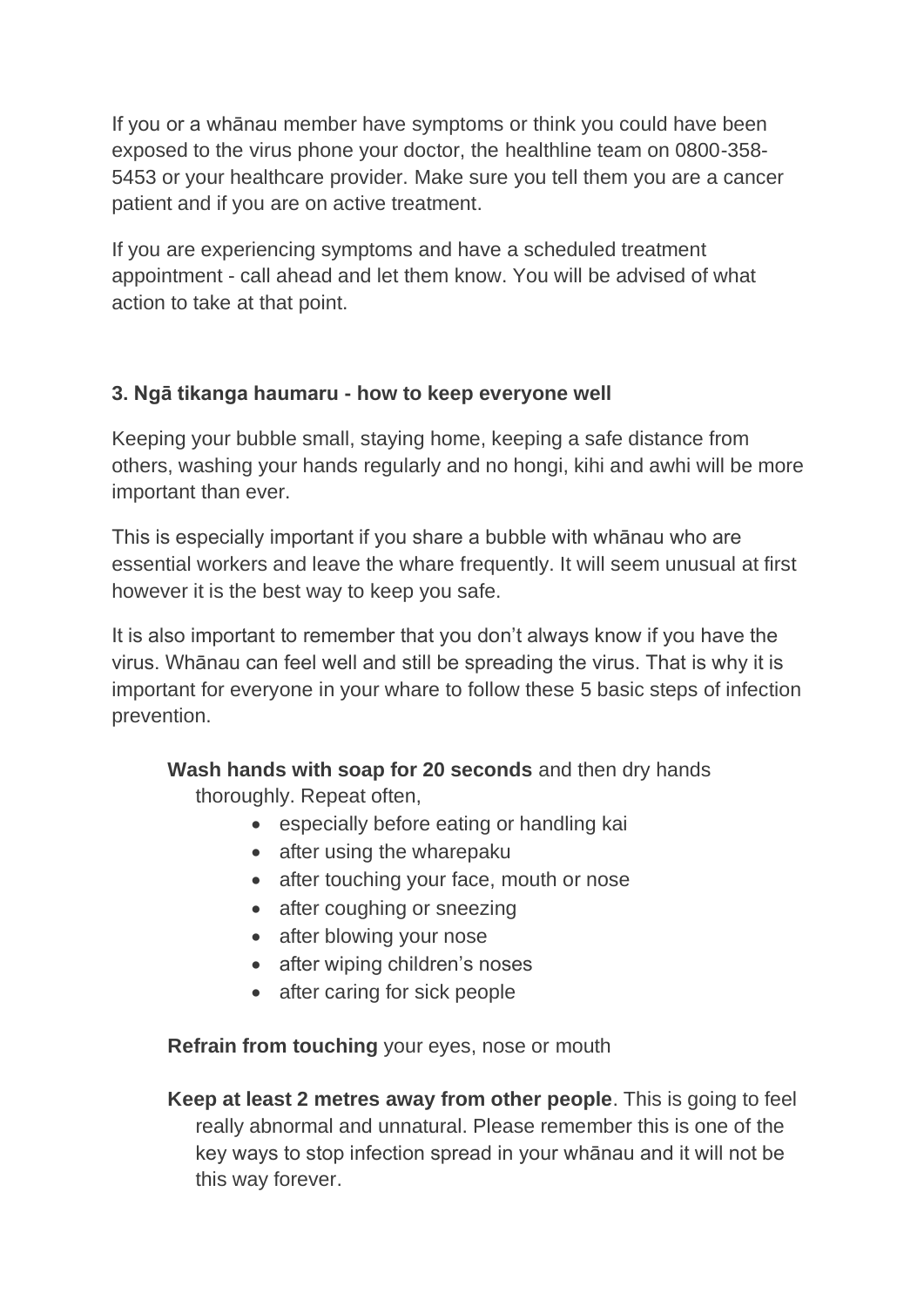**Clean and disinfect** frequently touched surfaces and objects, such as doorknobs, rails and phones and don't share towels, hand towels, cutlery and cups.

**Ventilate your whare often**, open windows and let fresh air in.

# **4. What does COVID-19 lockdown mean for your cancer care?**

# **Hospital appointments**

Cancer care centres and hospitals are working hard to try and keep cancer services running. To do this some of the tikanga for appointments and treatments may change. Some appointments will continue to be kanohi ki te kanohi and some will be over the phone or online.

Key tips:

- Continue to attend your appointments, your cancer care team will contact you to let you know when and where your appointments are.
- Sometimes you may not be able to have a support person with you when you attend appointments, check before you go
- If you are being supported by kaiawhina or community providers keep them updated with any changes to your appointments or treatments.
- If you have any difficulties with transport or accommodation, ask your cancer care team what support is available
- When travelling take your ID, a copy of your appointment letter or ask your cancer care team to send confirmation to your phone

# **Medications**

- Carry on taking your cancer medicines. Your cancer care team will contact you if there are any changes to your treatment plan.
- Your specialist can fax or scan a prescription for medication to a pharmacy and you can pick it up from there.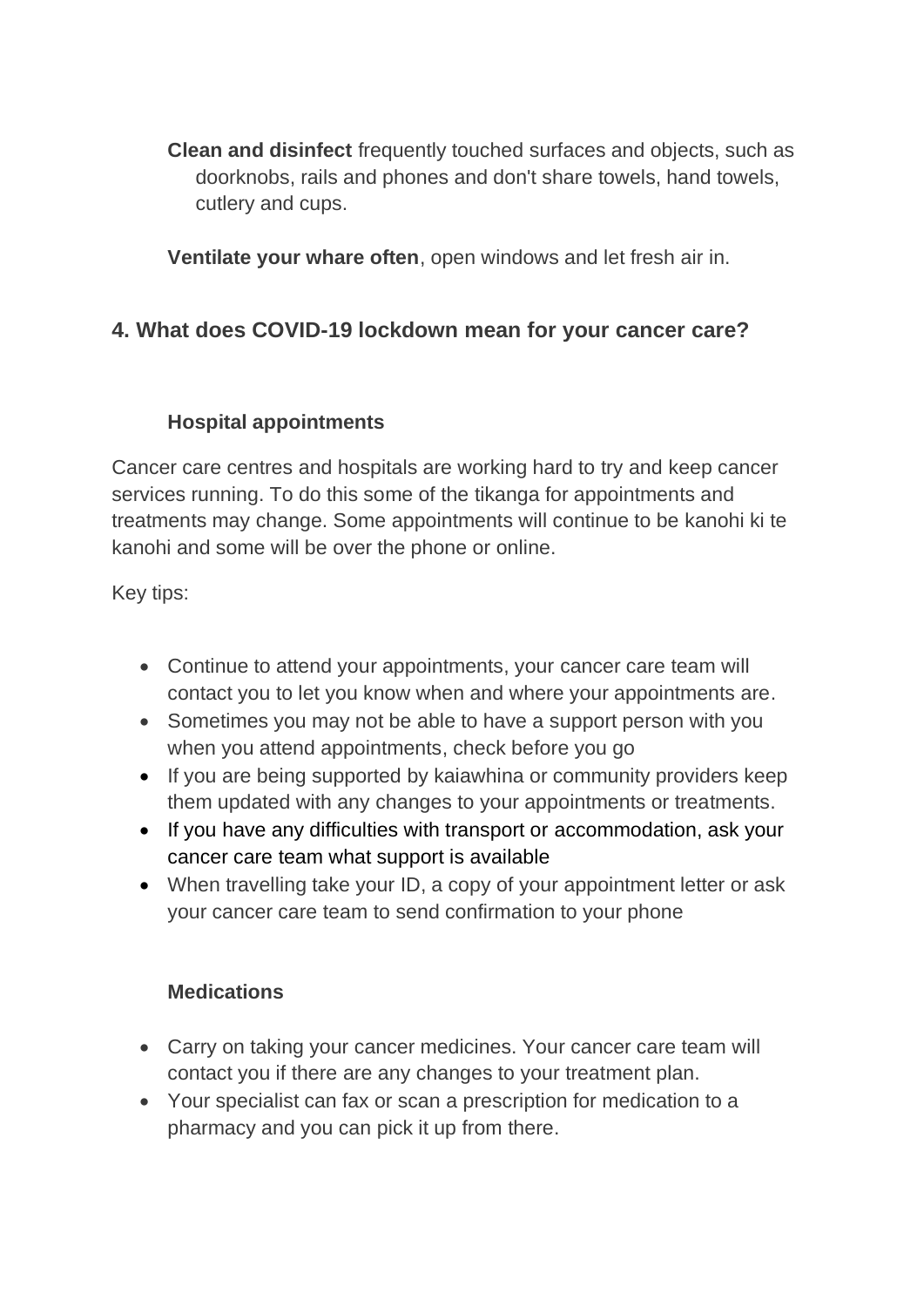### **Blood tests**

There may be changes to where and how you get your blood tests

- Ask your cancer care team where to go for blood tests.
- Your cancer care team will let you know if you can have less blood tests.

### **5. The Covid vaccination:**

The COVID vaccination is now available for most people in Aotearoa. Ask your cancer care team or cancer specialist when the best time is to get the vaccination. Key points:

- Cancer patients should get the COVID vaccines and booster if you are eligible
- Everyone in your mirumiru should get the COVID vaccine and booster

For up-to-date information about the vaccine and cancer patients go to: <https://teaho.govt.nz/cancer/covid19>

# **6. What to do if you have cancer or a low immune system and feel unwell with flu symptoms**

If you have a COVID symptoms like a temperature, cough, breathlessness

- Call your cancer care team, your GP or Healthline.
- PLEASE RING FIRST do not go straight to your GP or hospital
- Make sure you tell them you are a cancer patient and if you are on active treatment

# **7. What to do if you have cancer and feel unwell with other symptoms**

You may still become unwell with an illness that is not related to COVID

• Call your cancer care team, your GP or Healthline.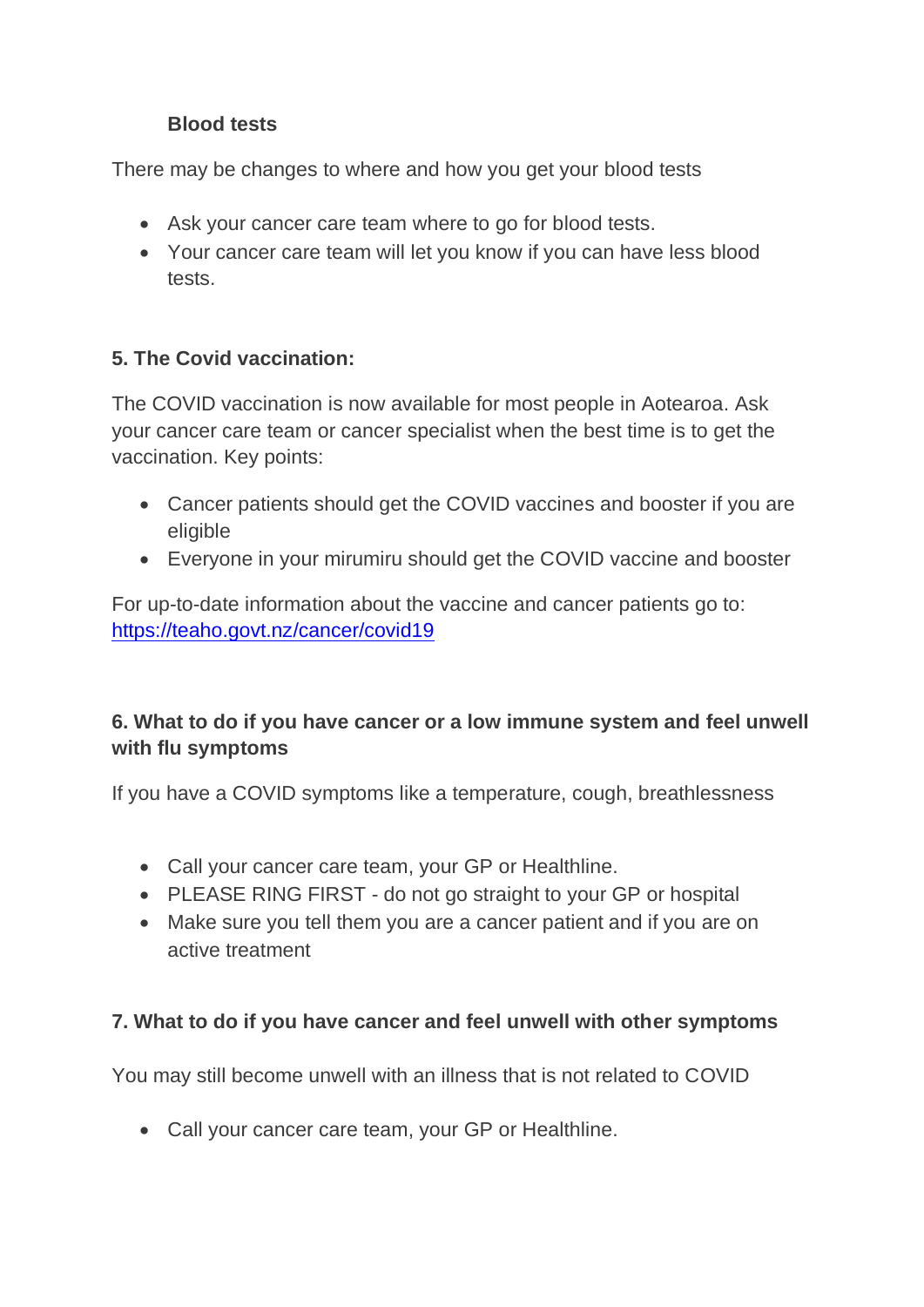• Call 111 if you are experiencing chest pain, abdominal (puku) pain, severe or abnormal bleeding or stroke symptoms.

### **8. What to do if you have cancer and someone in your whare is unwell**

If members of your household become unwell with a cough, fever or breathlessness

- ring your cancer care team or healthline as soon as possible. They will advise you what to do next.
- In the meantime, the sick person should stay isolated away from the main living areas to limit the possibility of infecting others in the household
- if others in your whare want to clean your room, ask them to wear a mask, and gloves and wash their hands for 20 seconds before and afterwards.
- Carry on following the **5 basic infection prevention steps above.**

#### **9 What to do if you need to go out of the whare**

Staying at home as much as possible is best. However, if you need to leave your whare for work, to go to the supermarket, service station or pharmacy and no one else can do this for you, to keep yourself safe, you should:

- Always wear a mask
- Wash your hands before you go
- Keep a safe distance (at least 2 metres) from others at all times
- Avoid touching surfaces and your face while you are out.
- Use sanitiser and wash hands if possible while you are out and then wash your hands when you get home

# **10. Tiaki wairua, Tiaki hinengaro**

Whilst staying at home is best for you, we also know that this can sometimes cause anxiety or stress. Caring for your wairua and hinengaro will be